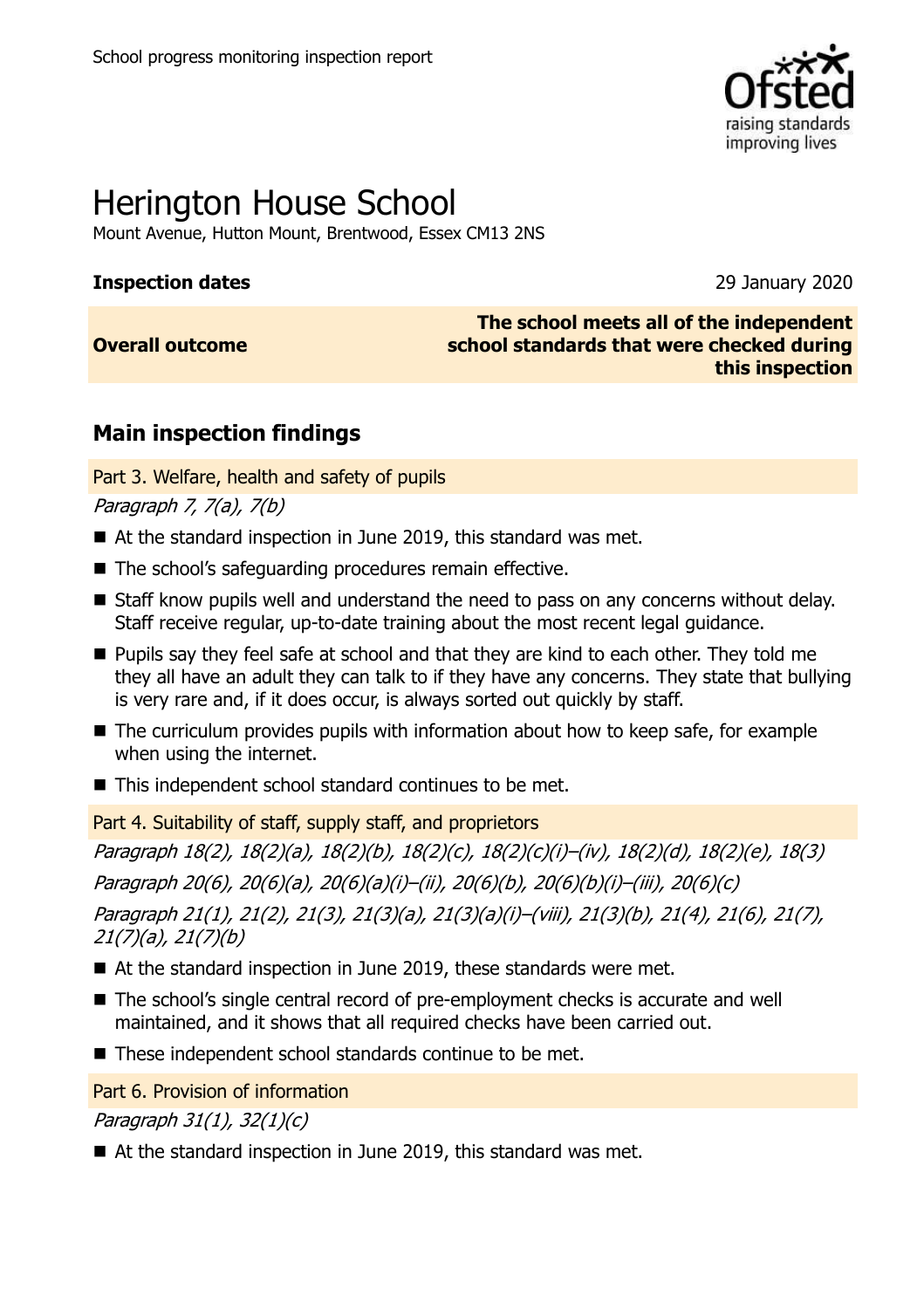

- The school's child protection policy reflects the latest guidance published by the Department for Education (DfE). It is available on the school's website.
- This independent school standard continues to be met.

#### Part 8. Quality of leadership in and management of schools

### Paragraph 34(1), 34(1)(a), 34(1)(b)

- At the time of the previous inspection, June 2019, this standard was not met because senior leaders had not ensured that the independent school standards were met consistently. At the start of the inspection, some standards were not met, and leaders had not focused improvement planning sufficiently on monitoring and evaluation.
- After the inspection, leaders drew up an action plan to ensure that the independent school standards are consistently met. This plan was accepted by the DfE.
- In the school's action plan the proprietor undertook to:
	- delegate specific roles and responsibilities for monitoring the independent school standards to senior leaders
	- complete a half-termly compliance review of the independent school standards and an associated action plan to ensure continuous maintenance of them
	- compile a register to record building maintenance
	- ensure that two senior leaders update their safeguarding training
	- ensure that two senior leaders undertake single central record refresher training
	- provide refresher staff recruitment training to a senior leader
	- send a delegate to a conference to widen leaders' expertise
	- employ an independent external review of the school's maintenance of the independent school standards
	- increase the capacity of a school advisory board to oversee the impact of this work.
- Leaders have focused intently on the actions listed in their plan. The responsibility for monitoring the independent school standards has been clearly allocated between members of the senior team. A record is kept in a central file of the monitoring activities leaders have carried out. This file is reviewed half-termly by the proprietor. Compliance with the standards is also a standing item in weekly senior team meetings so that any potential issues can be reported and resolved efficiently.
- A register to record building maintenance has been compiled. This has helped leaders establish a timeline of actions required to ensure that the associated standards are met.
- Senior leaders have benefited from updating their safeguarding training in line with guidance published by the DfE. The school's work to keep pupils safe remains effective.
- Leaders are committed to making sure the school continues to improve provision for the pupils. The school is now more outward looking than before. Contact has been established with other schools, and leaders have attended a conference that has helped the proprietor to review aspects of the school's self-evaluation. Leaders now have a more realistic view of what the school does well and an action plan for what could be better.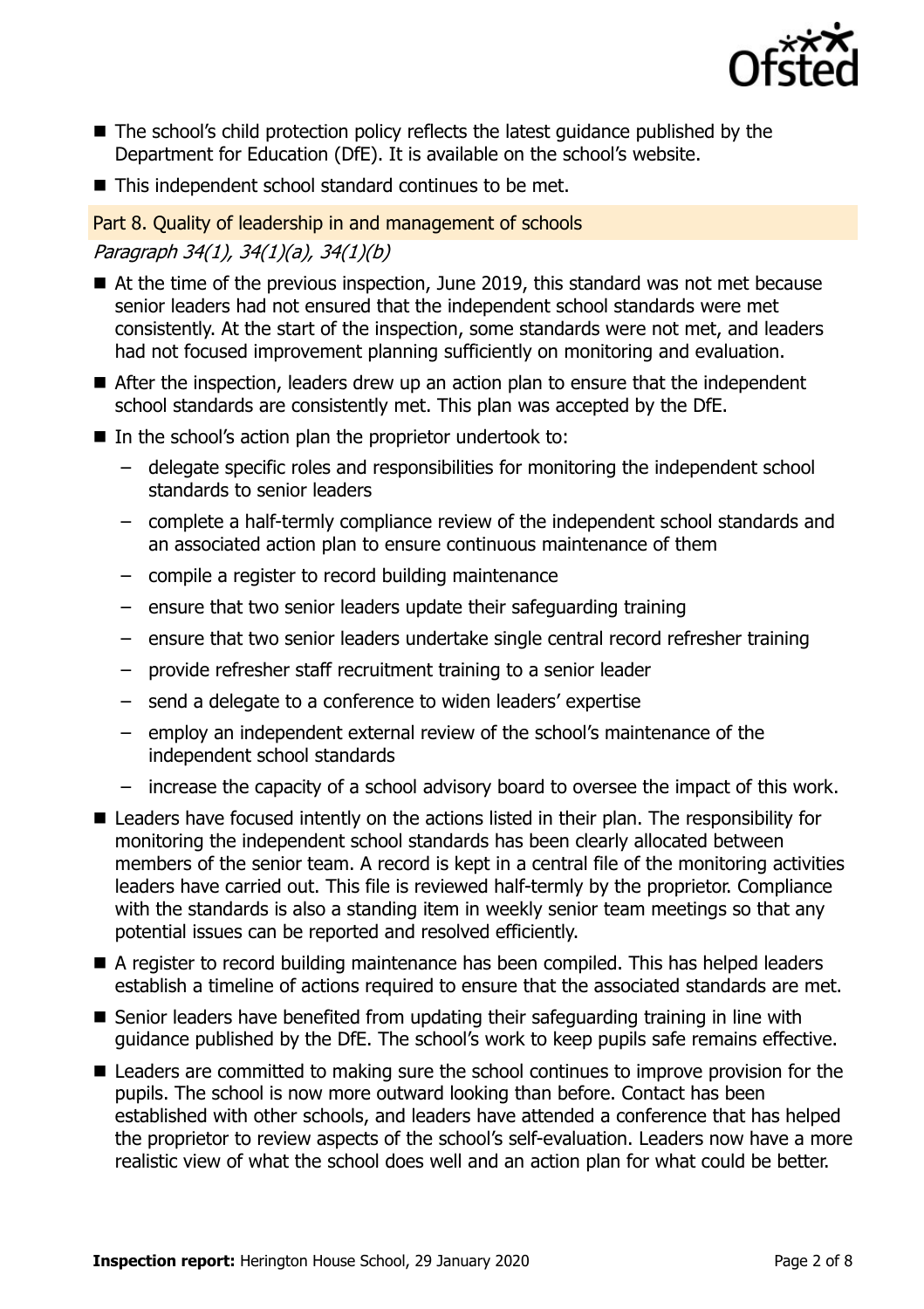

- The proprietor has commissioned an external, independent review to ensure that compliance with the independent school standards is maintained. A consultant has already helped the school to establish protocols that support this work.
- Capacity within the school's advisory board is now much improved. Four new members with a range of appropriate expertise offer challenge, for example about curriculum provision, to the leadership team at termly meetings. Two of the new members are parents, which has opened new channels of communication to further support school improvement work.
- The proprietor had taken all necessary actions within the specified time to ensure that the independent school standards remain consistently met.
- $\blacksquare$  This standard is now met.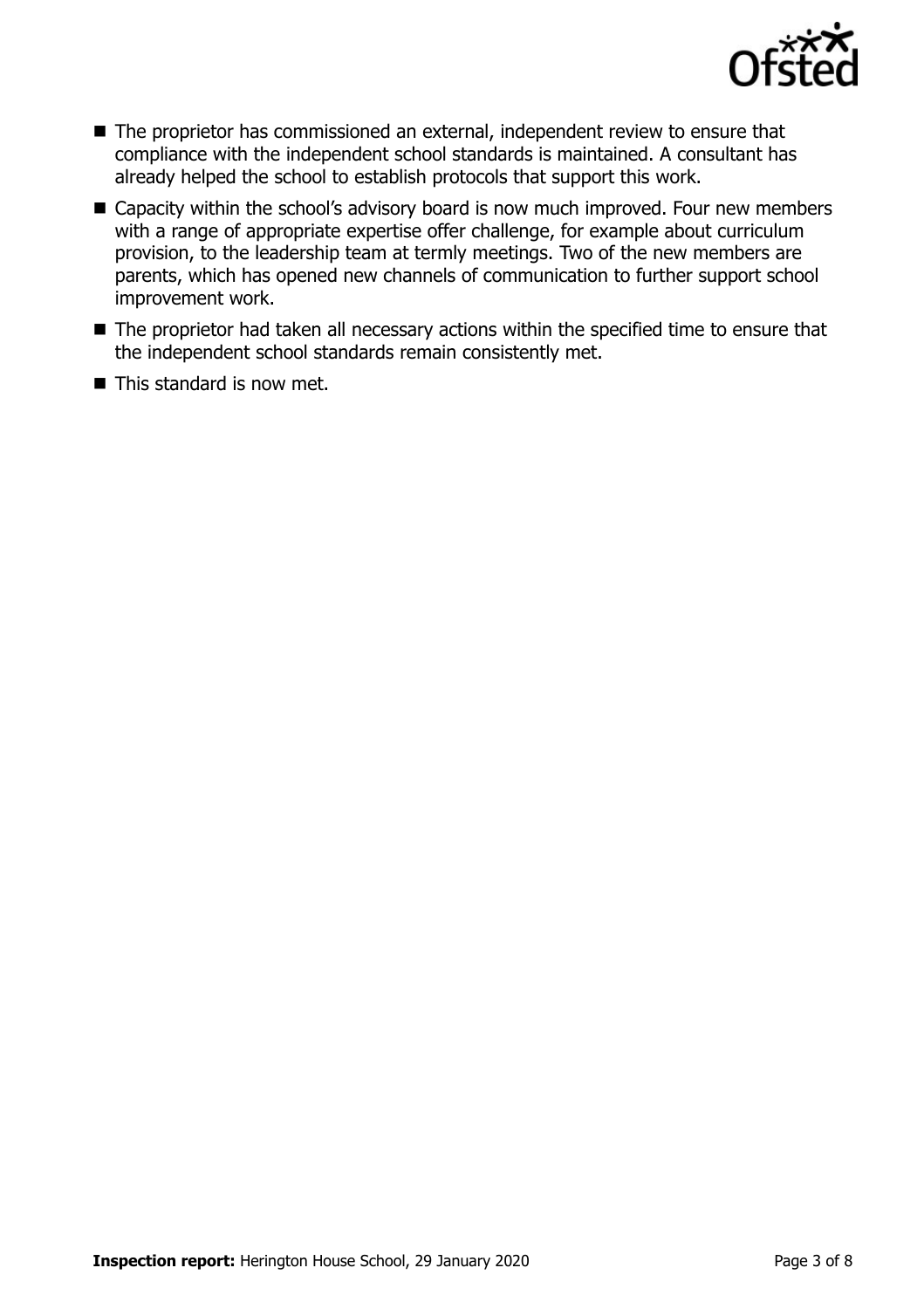

## **Compliance with regulatory requirements**

The school meets the requirements of the schedule to the Education (Independent School Standards) Regulations 2014 ('the independent school standards') and associated requirements that were checked during this inspection. This included the standards and requirements that the school was judged to not comply with at the previous inspection. Not all of the standards and associated requirements were checked during this inspection.

#### **The school now meets the following independent school standards**

#### **Part 8. Quality of leadership in and management of schools**

- $\blacksquare$  34(1) the standard about the quality of leadership and management is met if the proprietor ensures that the persons with leadership and management responsibilities at the school–
	- 34(1)(a) demonstrates good skills and knowledge appropriate to their role so that the independent school standards are met consistently
	- 34(1)(b) fulfil their responsibilities effectively so that the independent school standards are met consistently.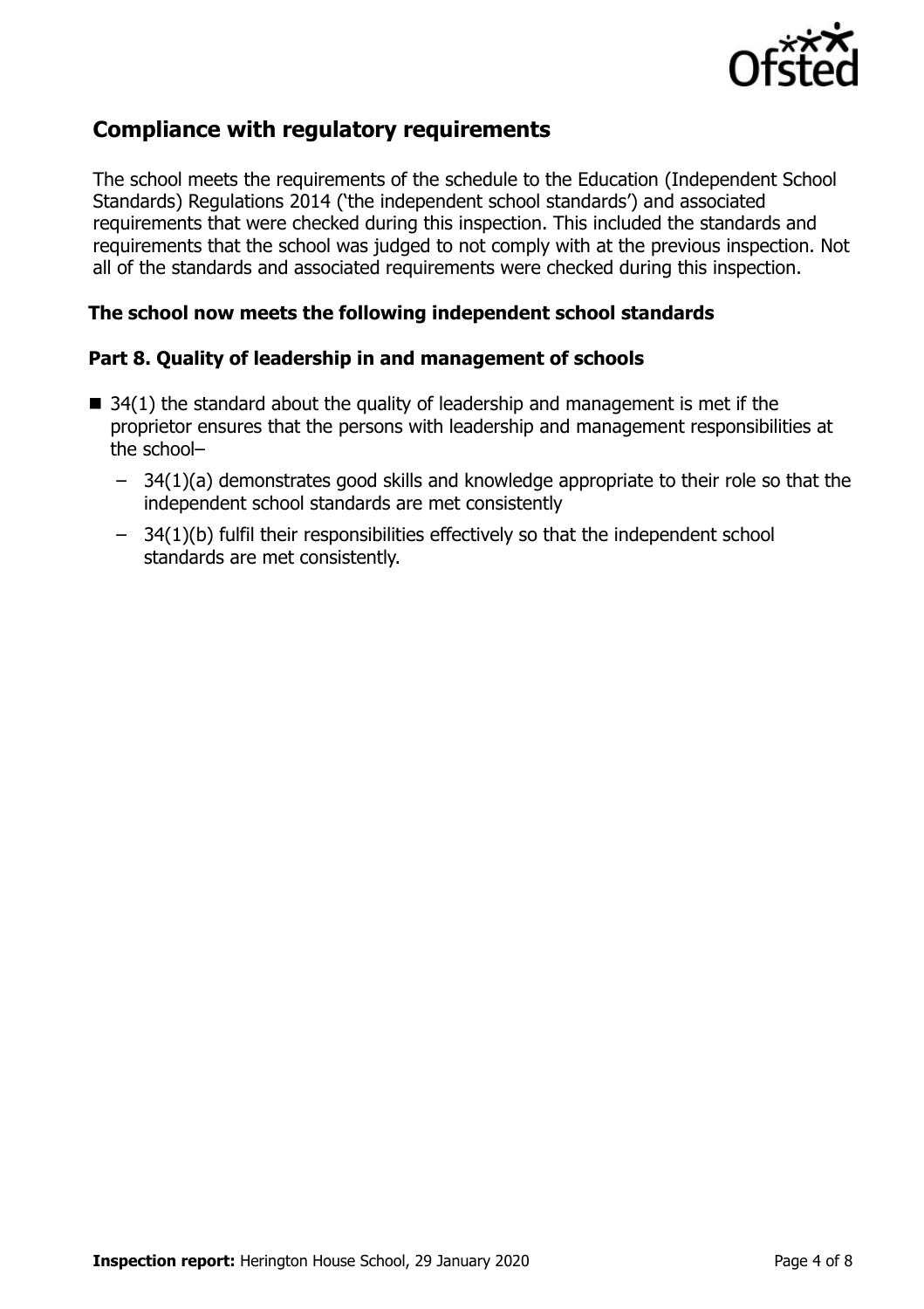

## **School details**

| Unique reference number | 115418   |
|-------------------------|----------|
| DfE registration number | 881/6024 |
| Inspection number       | 10129448 |

This inspection was carried out under section 109(1) and (2) of the Education and Skills Act 2008, the purpose of which is to advise the Secretary of State for Education about the school's suitability for continued registration as an independent school.

| Type of school                         | Other independent school             |
|----------------------------------------|--------------------------------------|
| <b>School status</b>                   | Independent school                   |
| Age range of pupils                    | 3 to 11                              |
| Gender of pupils                       | Mixed                                |
| Gender of pupils in the sixth form     | Mixed                                |
| Number of pupils on the school roll    | 110                                  |
| Of which, number on roll in sixth form | <b>None</b>                          |
| Number of part-time pupils             | <b>None</b>                          |
| Proprietor                             | Herington House School Ltd           |
| Chair                                  | Mr R Dudley-Cooke                    |
| <b>Headteacher</b>                     | Mr R Dudley-Cooke                    |
| Annual fees (day pupils)               | £10,599-£12,297                      |
| Telephone number                       | 01277 211 595                        |
| Website                                | www.heringtonhouseschool.co.uk       |
| <b>Email address</b>                   | principal@heringtonhouseschool.co.uk |
| Date of previous standard inspection   | 11-13 June 2019                      |

#### **Information about this school**

- $\blacksquare$  Herington House School is an independent day school for boys and girls aged three to 11 years. The school is registered to admit 136 pupils.
- The proprietor is a family-owned, limited company. The school principal is the company's major shareholder. The school has been owned and run by the same family since 1972. It was founded in 1936.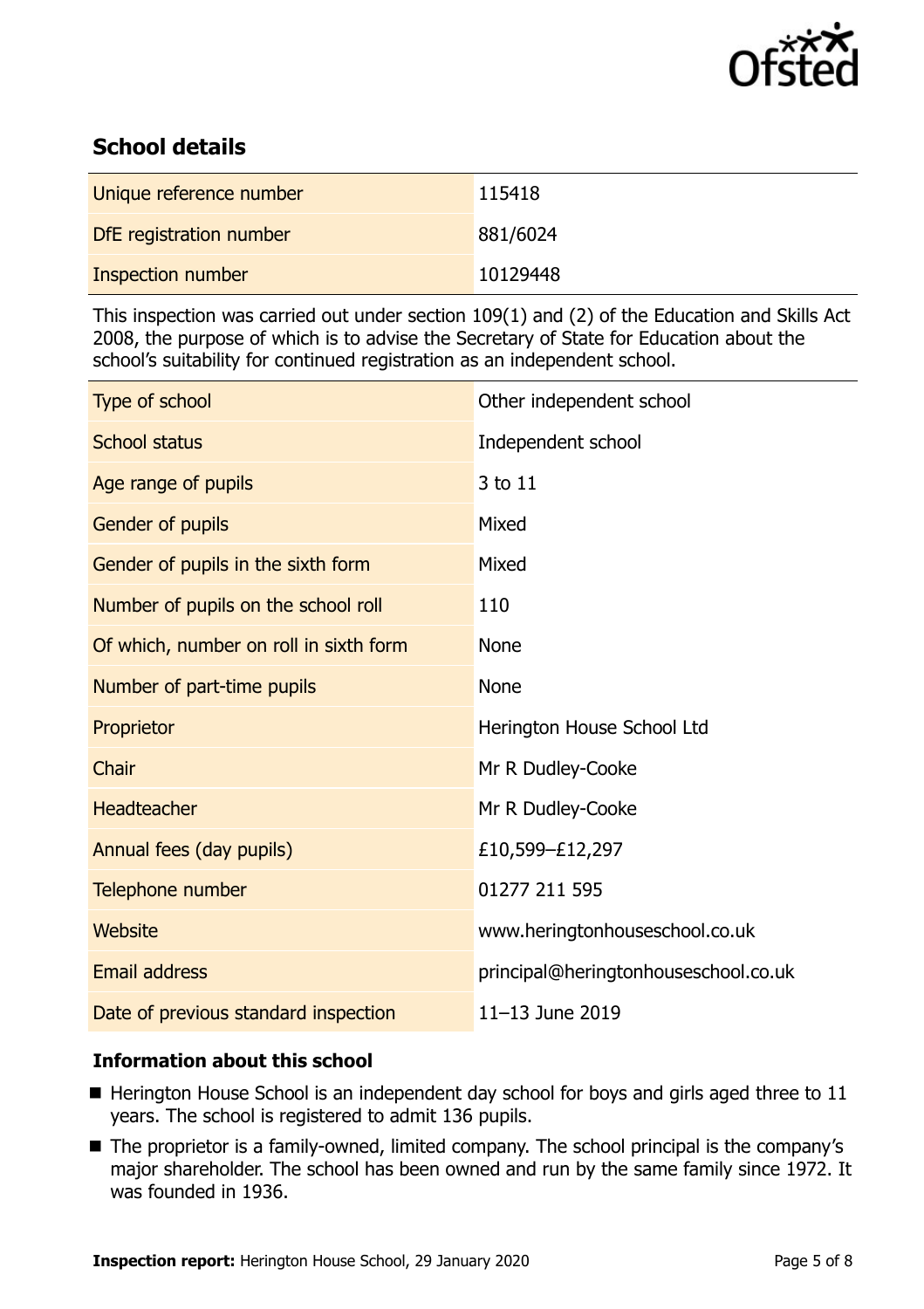

- $\blacksquare$  The school does not have a governing body.
- $\blacksquare$  The school does not use any alternative provision.
- $\blacksquare$  The school does not use supply staff.
- Inspection history:
	- In February 2007, Ofsted conducted a standard inspection. The quality of education was judged good. One of the independent school standards, relating to pupils' welfare, health and safety, was not met.
	- In January 2010, Ofsted conducted a light touch inspection. The quality of education was judged good. One of the independent school standards, relating to the premises and accommodation, was not met.
	- In June 2016, Ofsted conducted a standard inspection. The school was judged good and all independent school standards were met.
	- In June 2019, Ofsted conducted a standard inspection. The school was judged as requires improvement. One of the independent school standards, relating to the leadership and management of the school, was not met.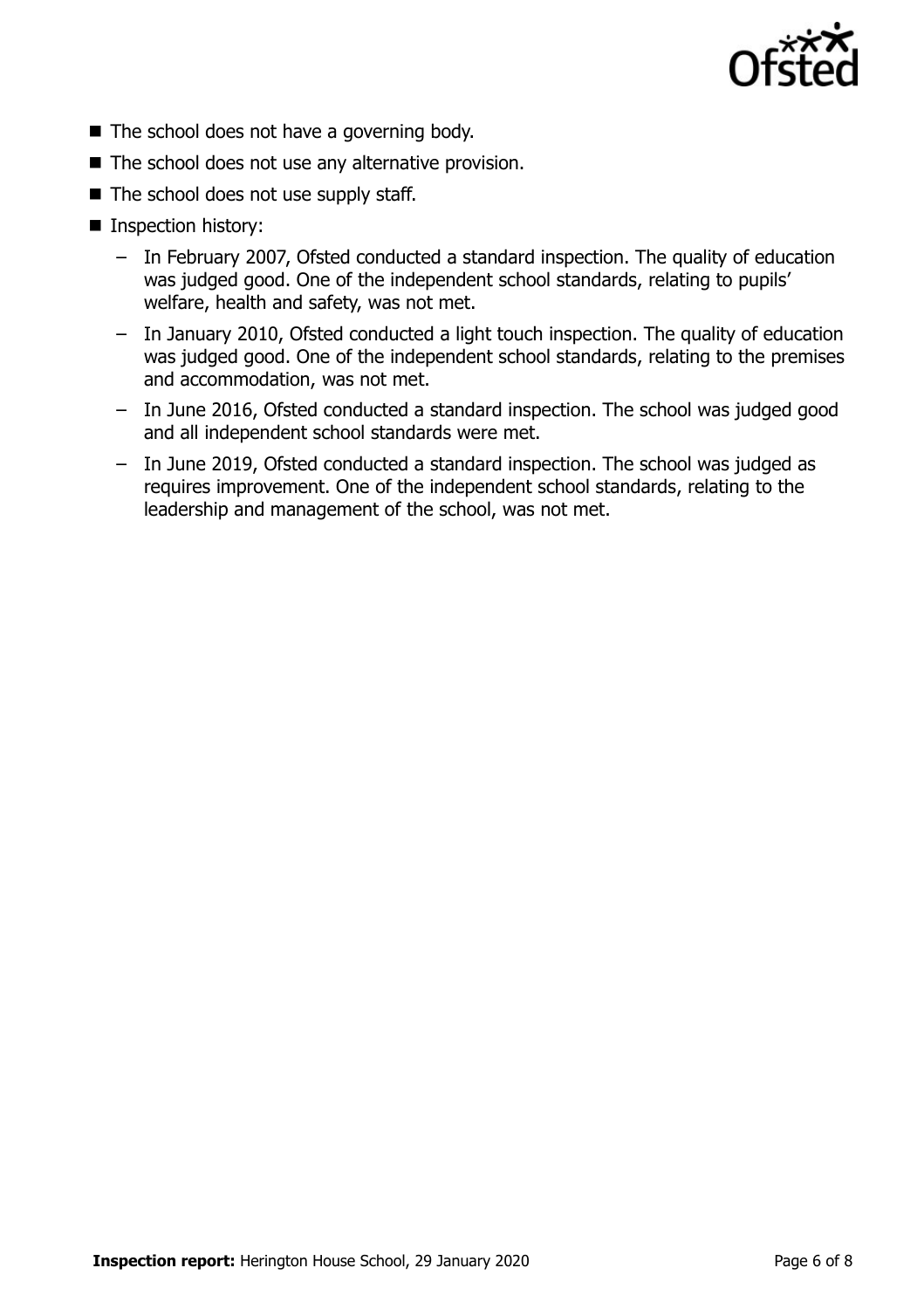

## **Information about this inspection**

- This inspection was carried out at the request of the registration authority for independent schools. The purpose of the inspection was to monitor the progress the school has made in meeting the independent school standards and other requirements that it was judged to not comply with at its previous inspection.
- At the standard inspection in June 2019, the school was judged as requires improvement because one of the independent school standards was not met.
- This is the school's first progress monitoring inspection since the standard inspection in June 2019. The DfE commissioned Ofsted to conduct this progress monitoring inspection at no notice.
- The DfE accepted the school's action plan in September 2019.
- $\blacksquare$  I met with the proprietor, other senior leaders and staff.
- $\blacksquare$  I spoke over the telephone to an independent consultant commissioned by the school, and to two members of the advisory board, including a parent.
- $\blacksquare$  I spoke formally to pupils about their experiences at the school.
- I looked at a range of school documents, including self-evaluation and monitoring information, the school's single central record of pre-employments checks on staff, and child protection records.

#### **Inspection team**

Kay Leach, lead inspector **CEA** COMEX COSted Inspector